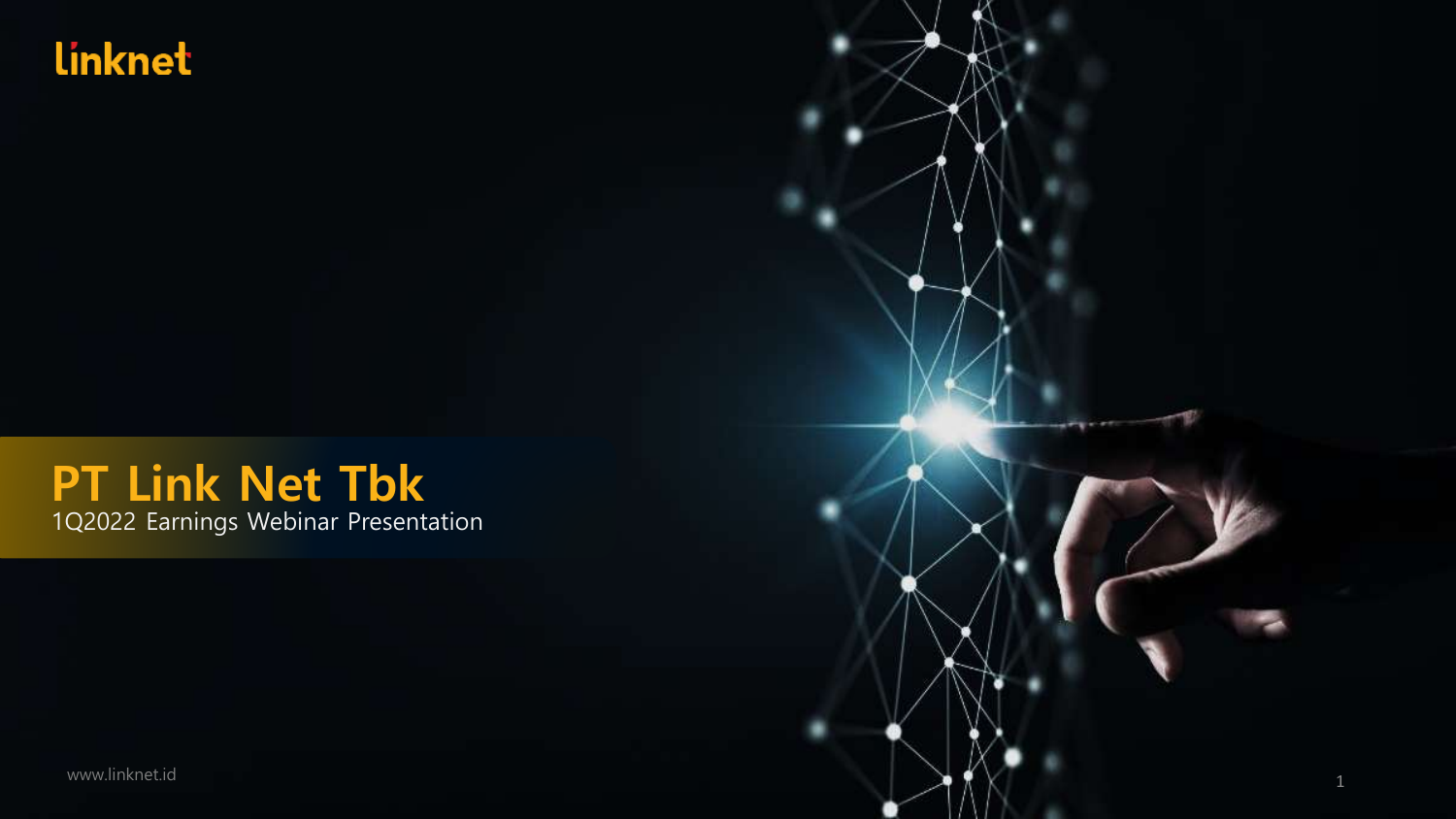

### President Director & CEO

Mr. Marlo Budiman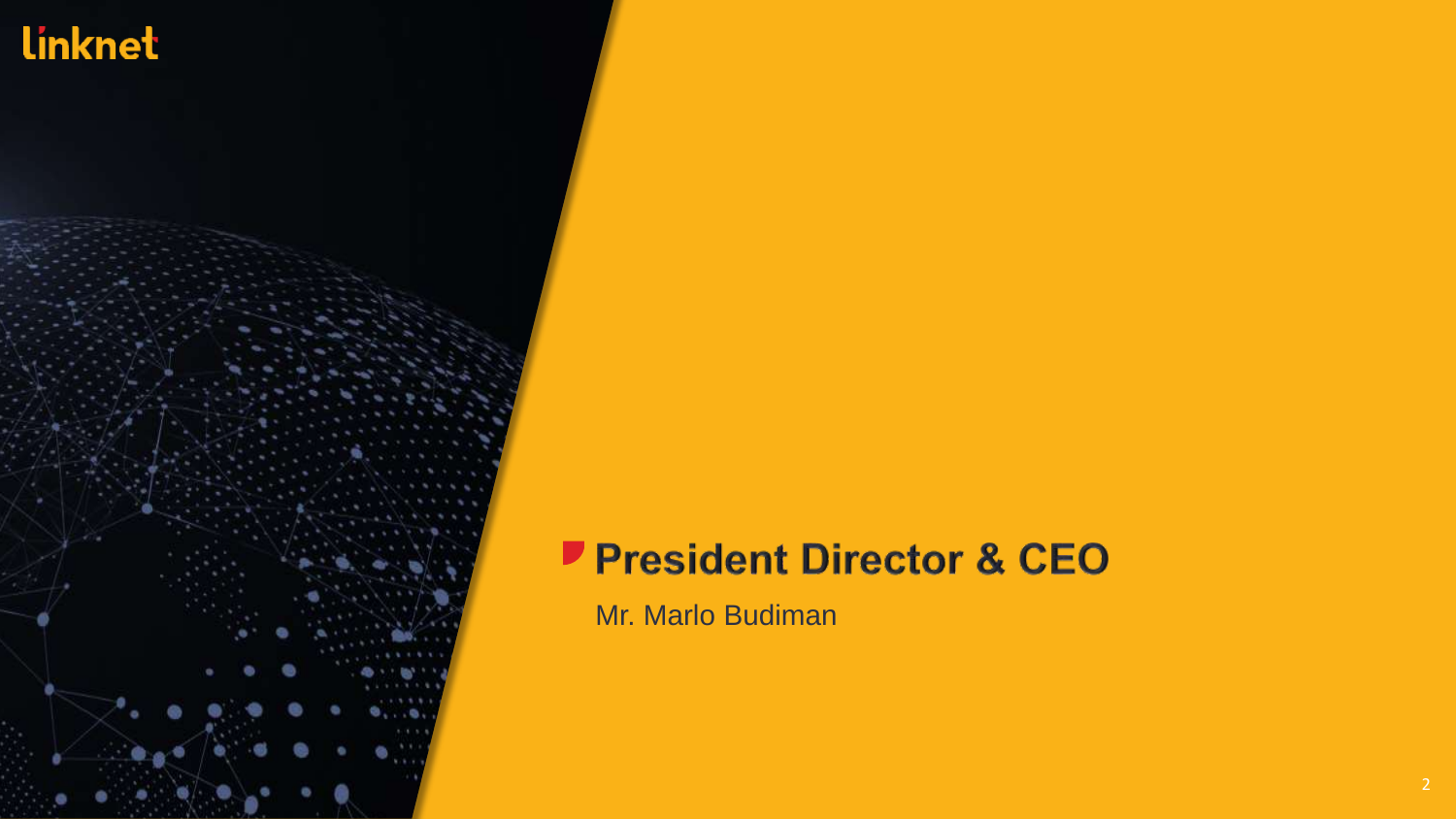

"As our new shareholders enter the register, we have the opportunity for both **revenue enhancement and cost management initiatives**. Link Net's new shareholder structure will provide **stability** along with the ability to drive projects to **maximize the value of our assets**."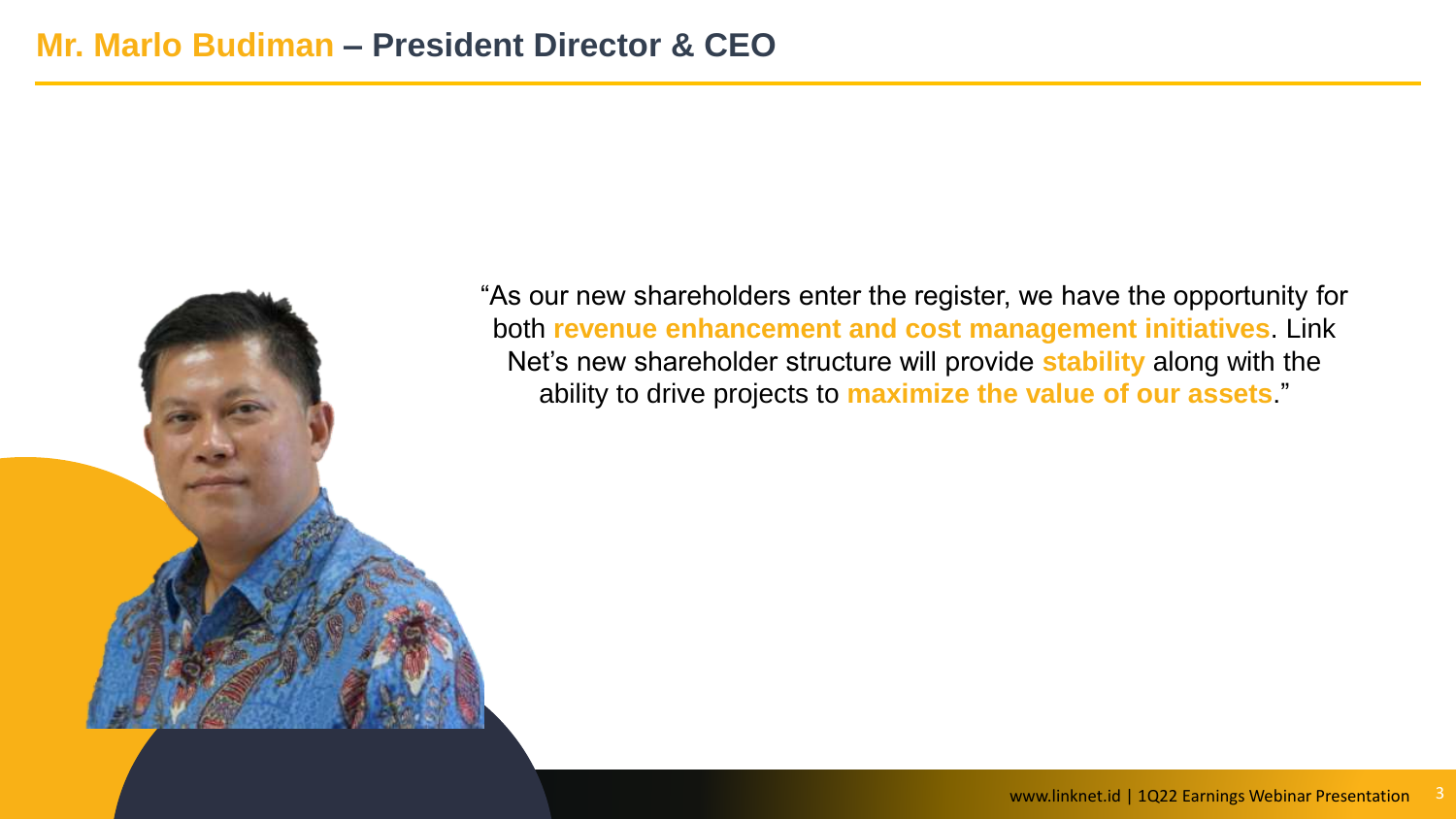### **Migration Project Update**

linknet

Management team took the bold move to embark on a project to move all our cables that were attached to the national electricity company's poles to our own pole infrastructure. By successfully executing this project, we take control of our own destiny and substantially remove 3rd party risk for our shareholders and enhance our long-term profitability.

The end of our migration project will result in an increase in cash flow and EBITDA as we will no longer be paying pole rental fees of 3.6% of our revenue per annum. Over the past 2 years we have built up a large operational capacity. In the future, this capacity can be shifted to network expansion and Link Net can get underway with an acceleration of growth.

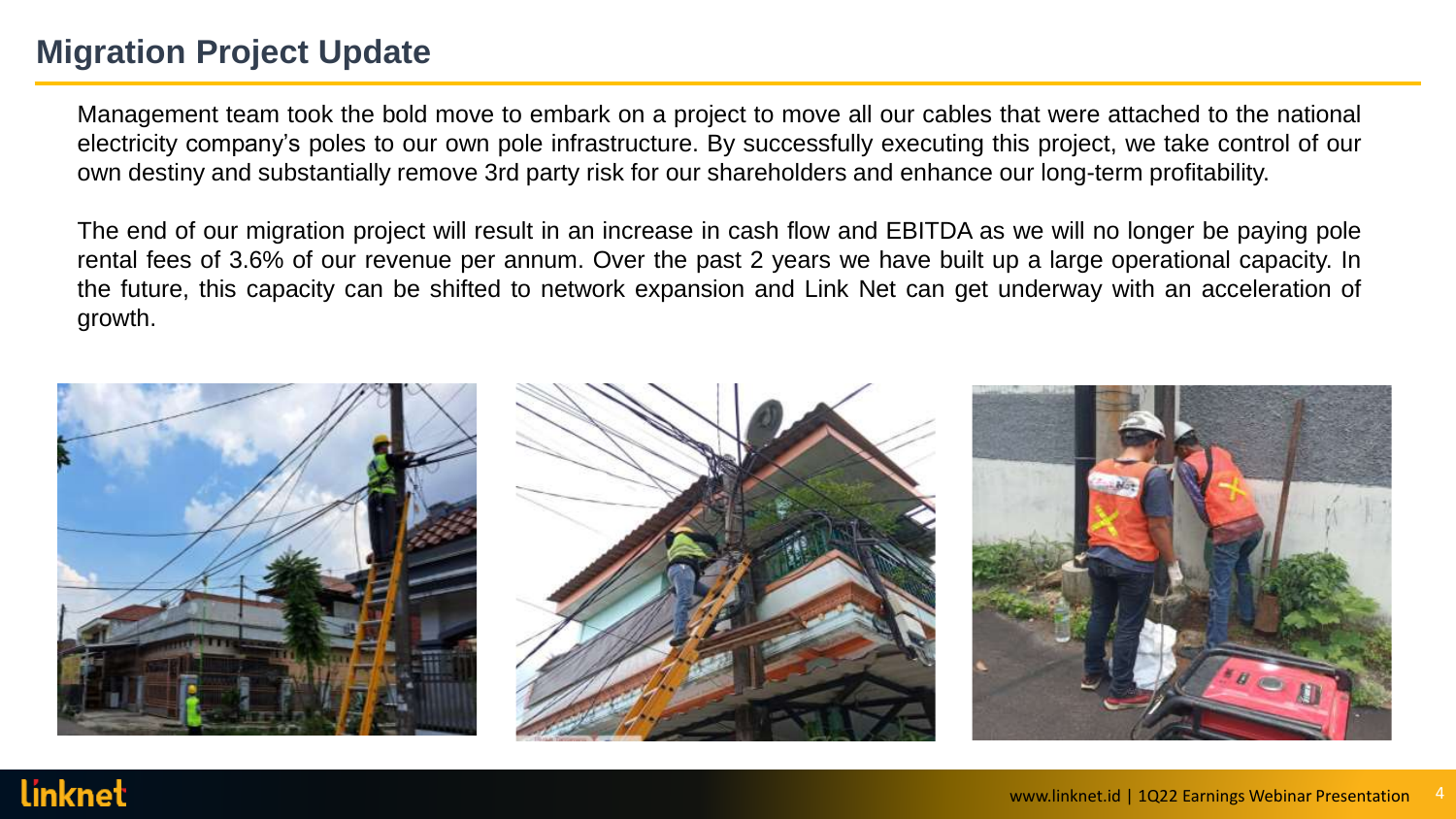#### **Share Purchase Agreement – New Shareholders of Link Net**

Link Net presently has 2 major shareholders who have agreed to sell their shares in our company to Axiata's subsidiary AII and XL Axiata. This brings an end to a period of uncertainty about the future of Link Net's shareholder base.

Our new major shareholders will be companies with long histories within the telecommunications industry across Asia. Our new shareholders will be making a long-term investment and Link Net's management team will have support to invest and plan for well into the distant future.



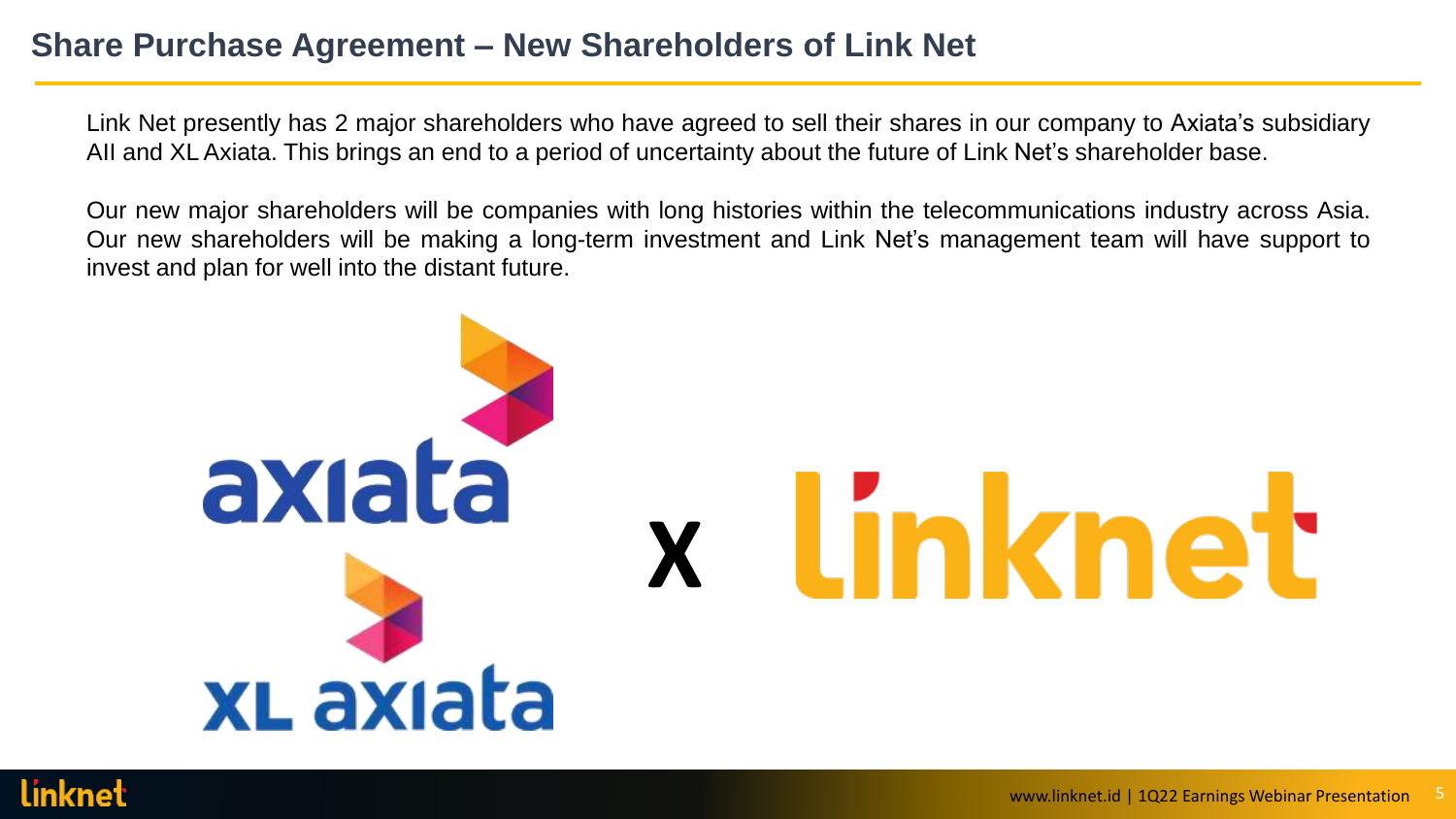

# Deputy CEO & Chief Operating **Officer**

Mr. Victor Indajang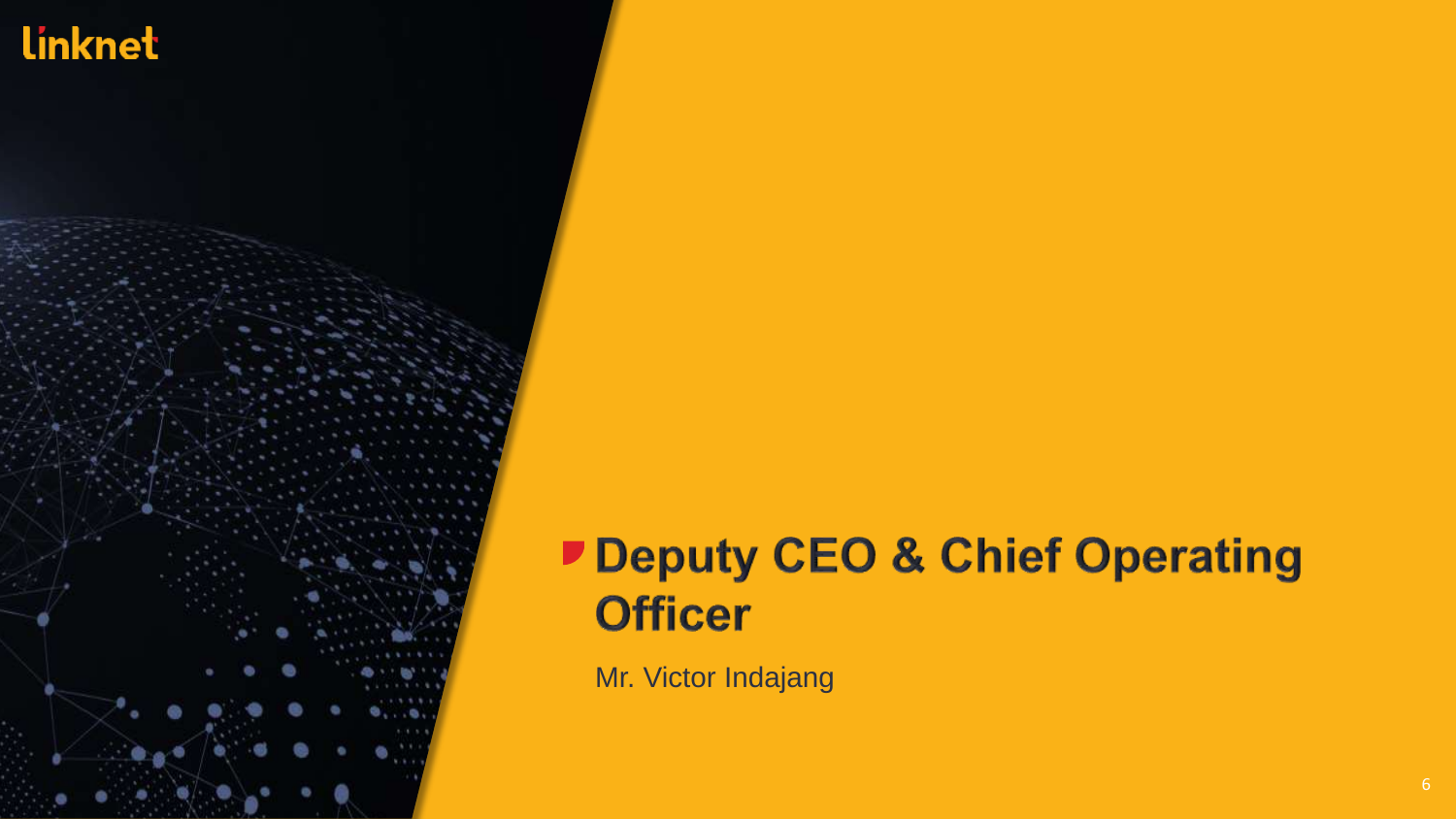

"Our businesses operations are crucial to support our **customer base, employees and all our infrastructure**. One of our key focuses is to reduce churn. We do this in part by investing in the improvement of the **customer experience and increasing sales quality**."

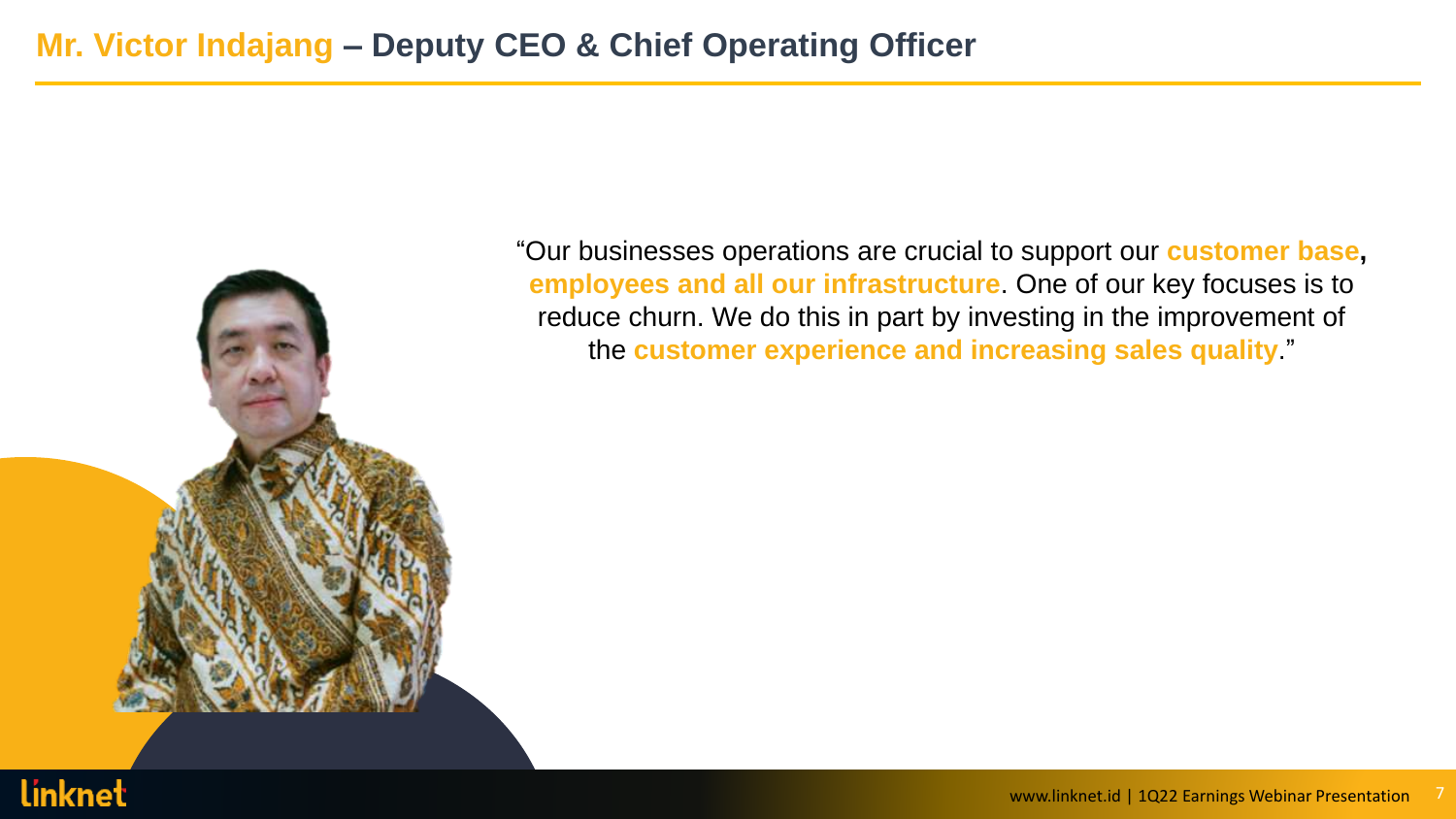### **Developing Technician's Knowledge**





We've developed an online digital knowledge center for our technicians. Each of our technicians in the field have access to up-to-date product and technical information to ensure they provide a good customer experience.

Likewise, each technician has access to a senior technician through their personal technician portal. They're able to receive live assistance when required.

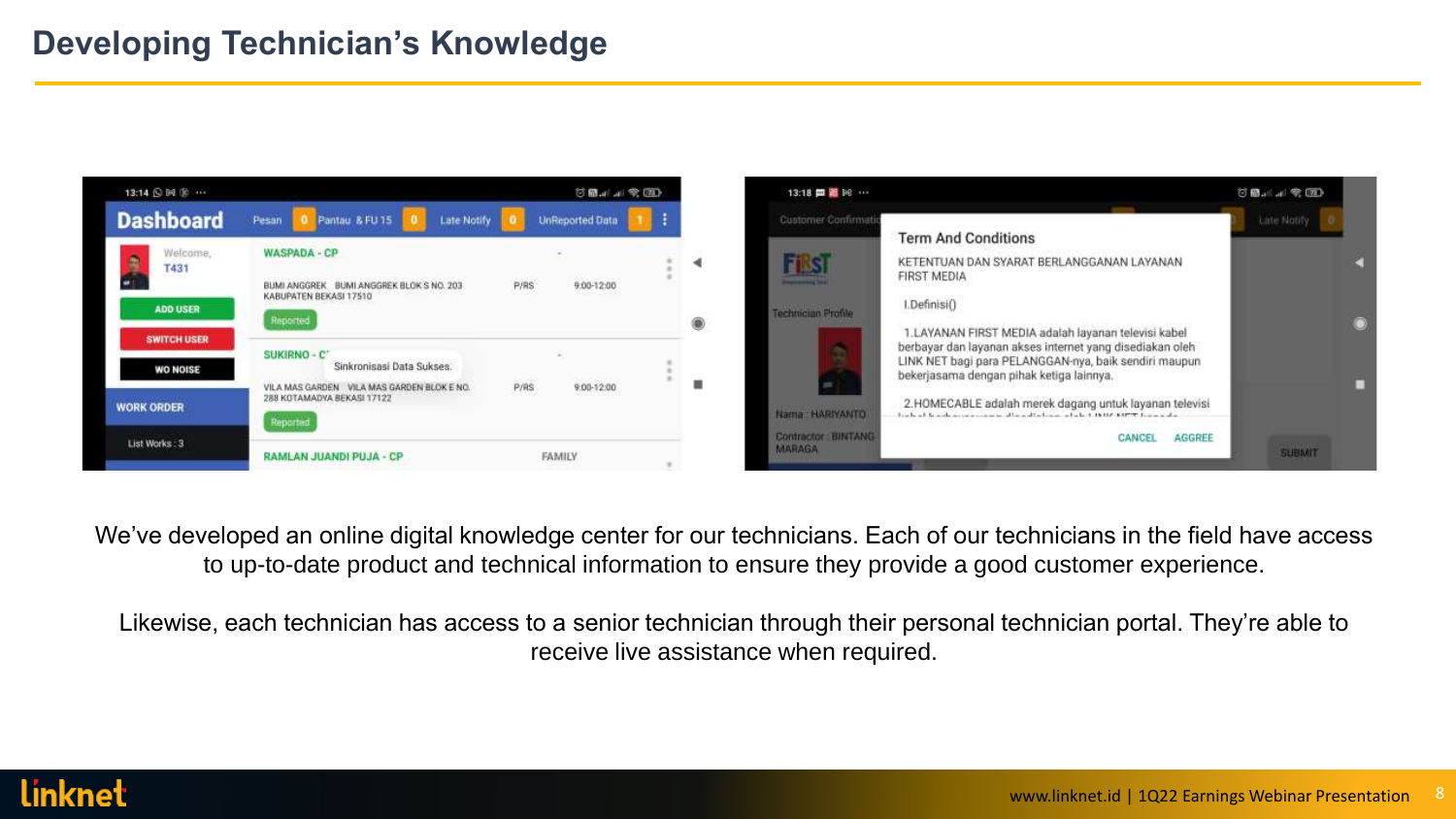### **Continued Investments in Digital Self-Service Capabilities**



We continue to invest in our digital self-service capabilities to increase customer convenience and to reduce our costs.

We now provide the option for customers to add various value-added services via our self-care app, My FirstMedia.

Customers are becoming more comfortable with digital self-service application and e-Wallet payment options, and we will continue to invest and grow our digital sales channels.

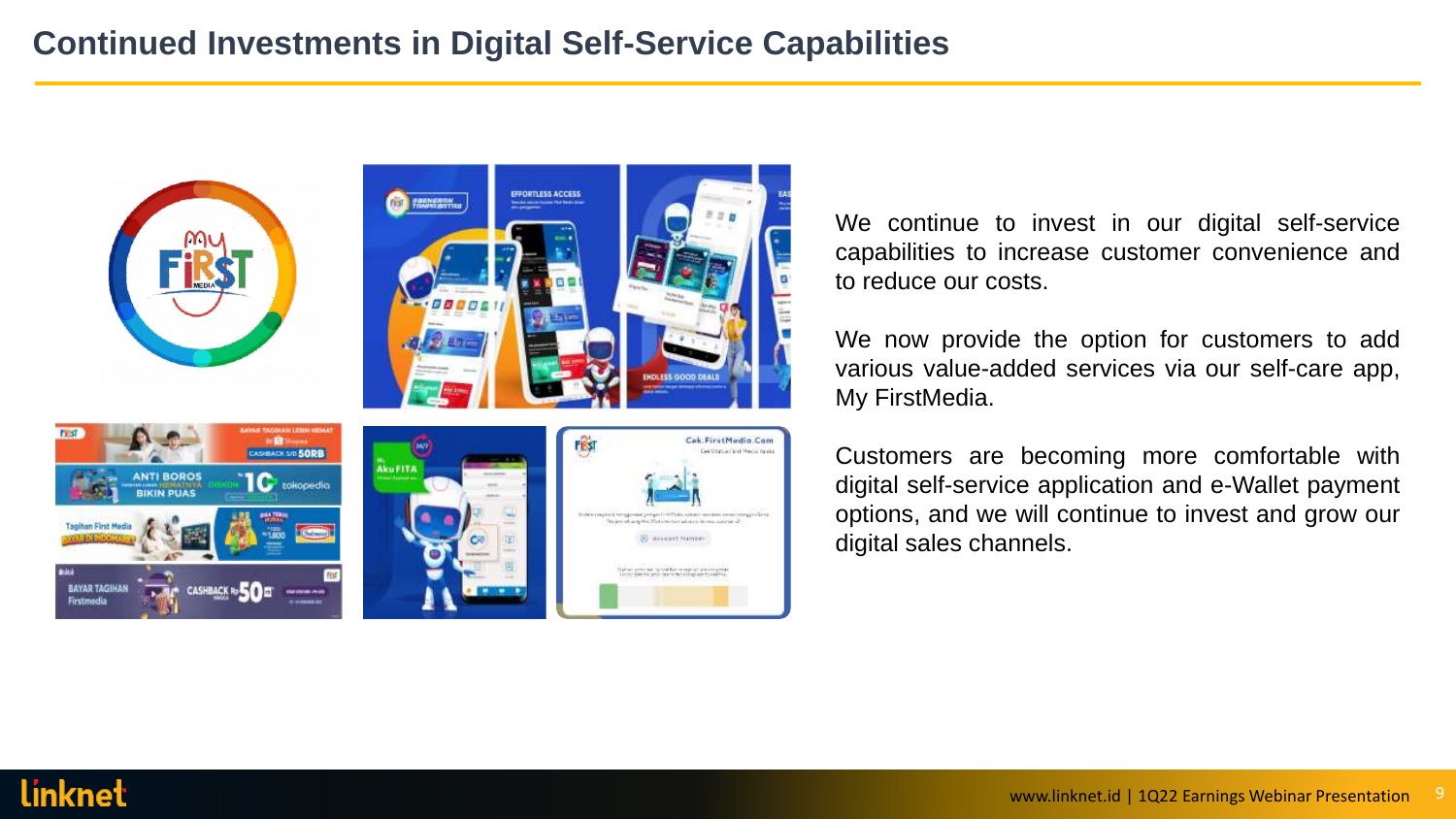To maximize efficiency for our customers we're initiating a digital customer application. This will reduce the time that a customer needs to spend on completing the application and likewise it will increase the processing speed by Link Net.

In addition, this will increase the data quality that we have in our database for each of our customers.

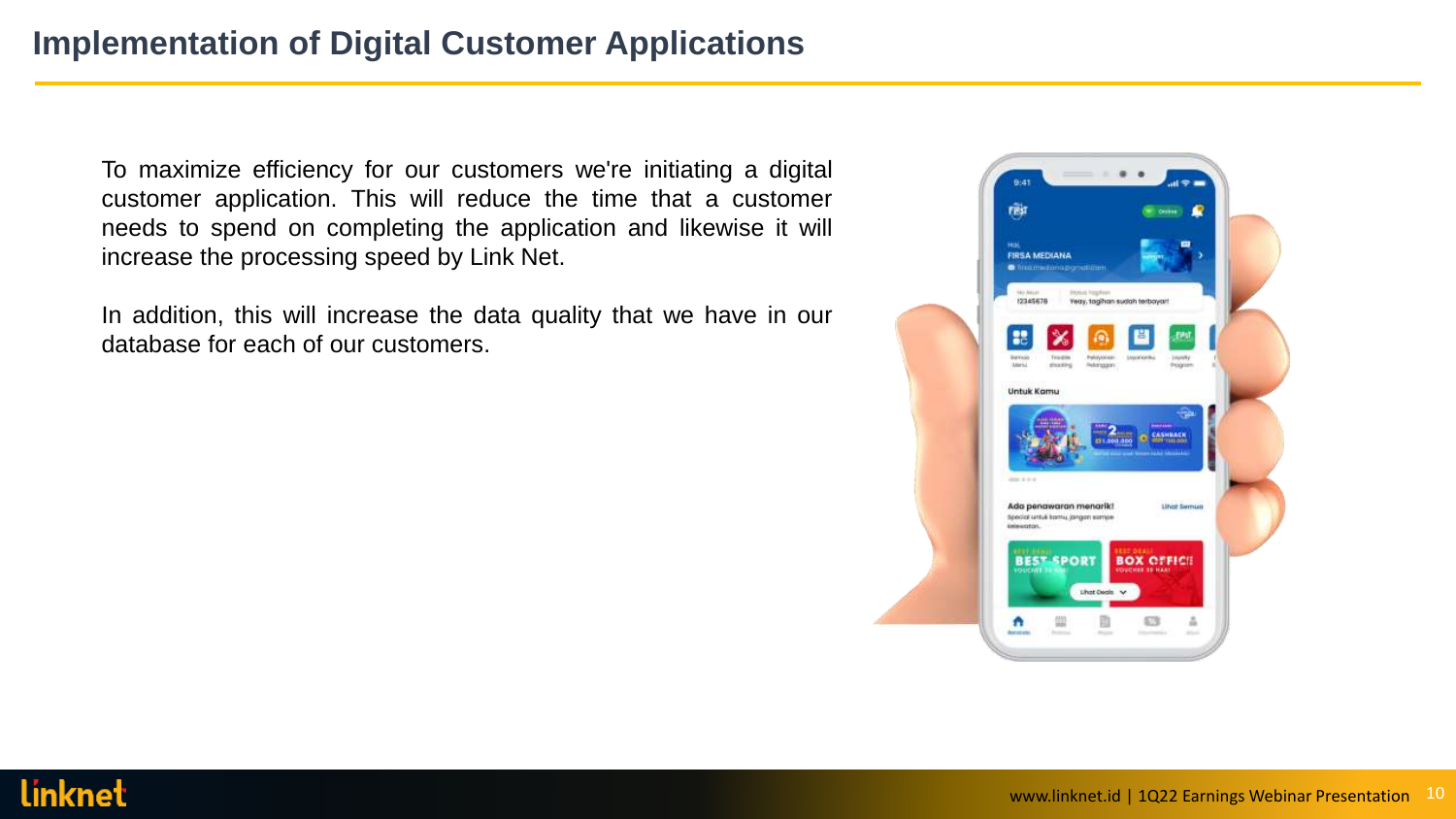#### **Anticipating for Future Expansion**





In anticipation of future expansion, we've begun building our infrastructure into 4 new cities: Sukabumi, Sumedang, Subang and Purwokerto.

As the migration project nears completion, we are anticipating further growth opportunities. These new cities will provide additional homes passed for our sales team to canvass in the coming quarters.

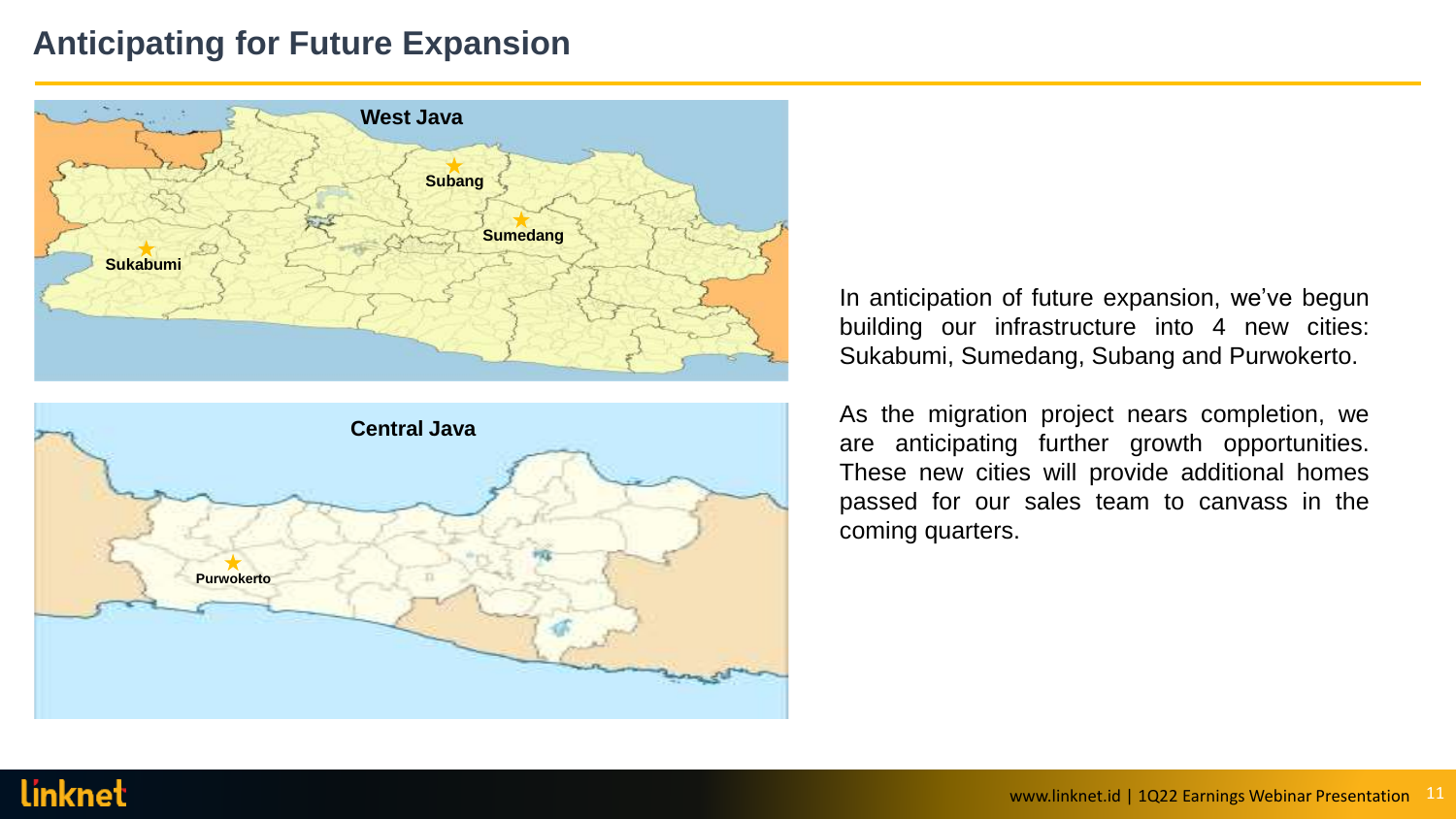

# **Chief Marketing Officer**

Ms. Santiwati Basuki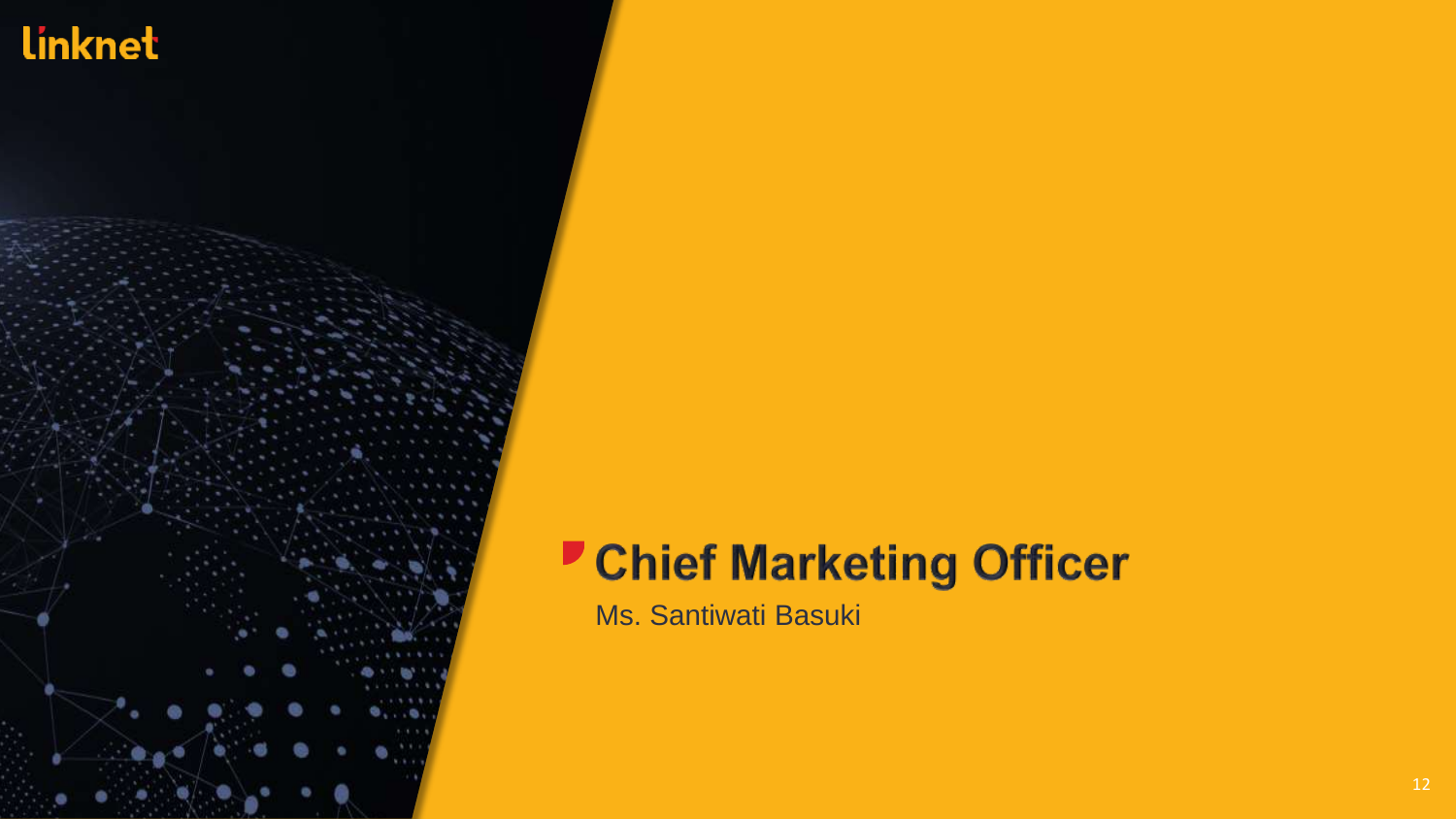

"In the 2nd quarter and beyond we expect to see a **reduction in churn and an acceleration of subscriber additions**. Link Net has one of Indonesia's most comprehensive internet and content offering and we'll continue to invest in our service to **maintain our market leadership**."

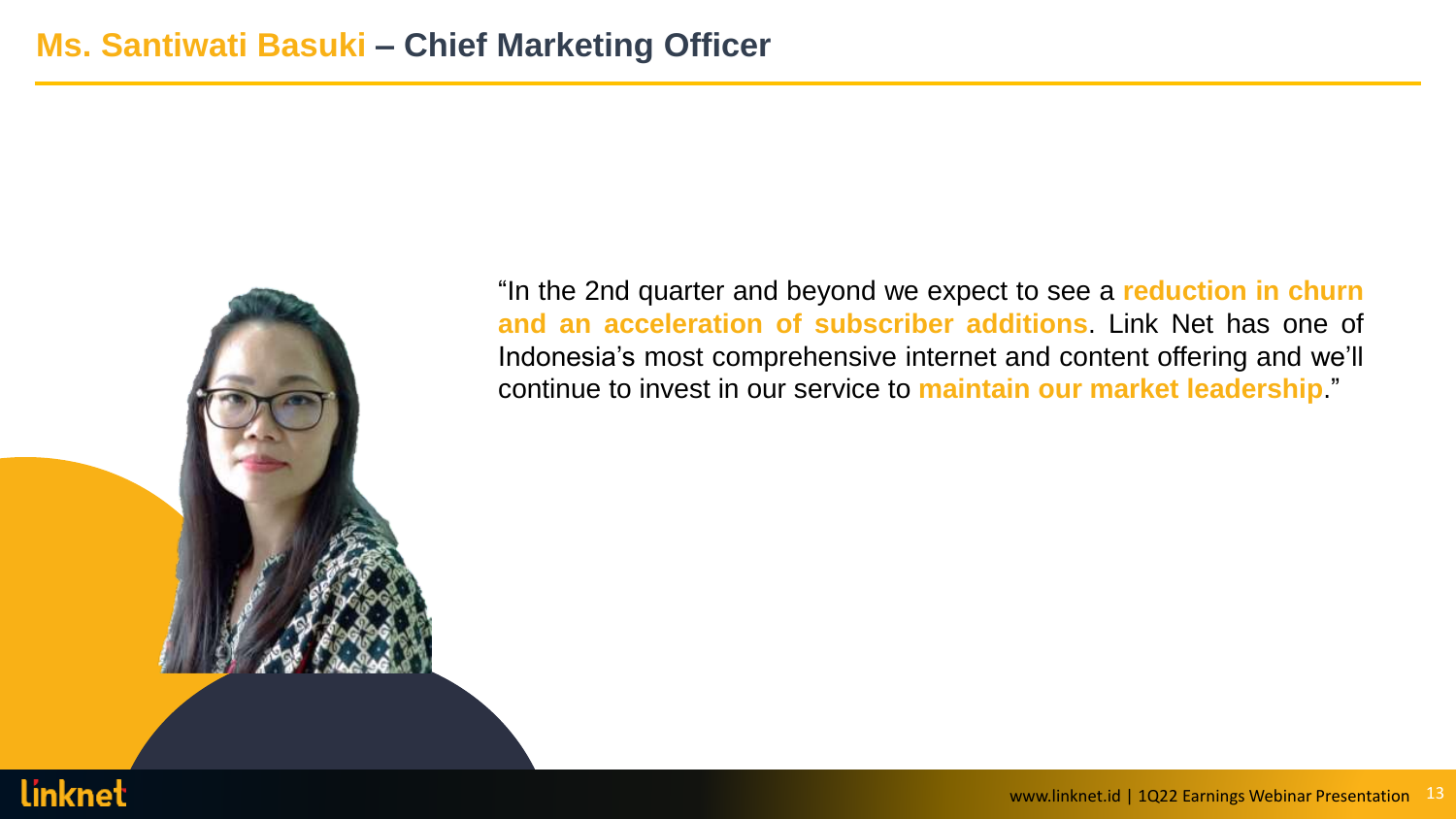### **Content Pack Addition – SPOTV Package**

linknet

We've added a content pack called SPOTV which our customers can use to watch popular sports including MotoGP, Golf, Tennis Grand Slams and the Badminton World Tour. This package along with our existing sports content provides our customers with the markets most comprehensive content offering.

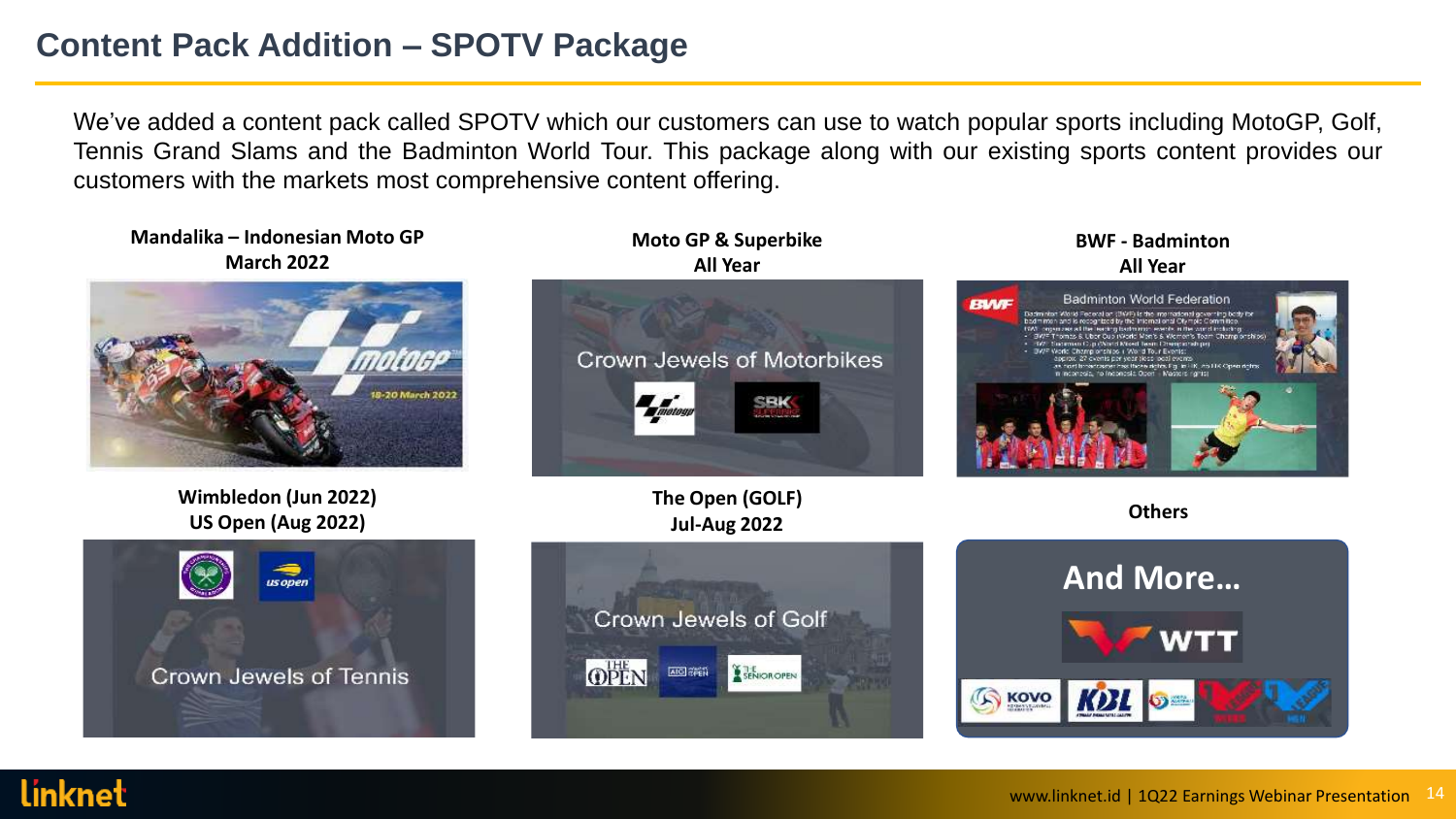### **First+ Cloud Offerings to Residential Customers**



We have created a residential customer cloud product that we've called First+ Cloud. This cloud product will provide a mechanism for our customers to store any data and it is also part of our product roadmap to enable personal video recording content stored on the cloud. We anticipate this product to gain popularity as it will provide customers with their own personal digital storage.

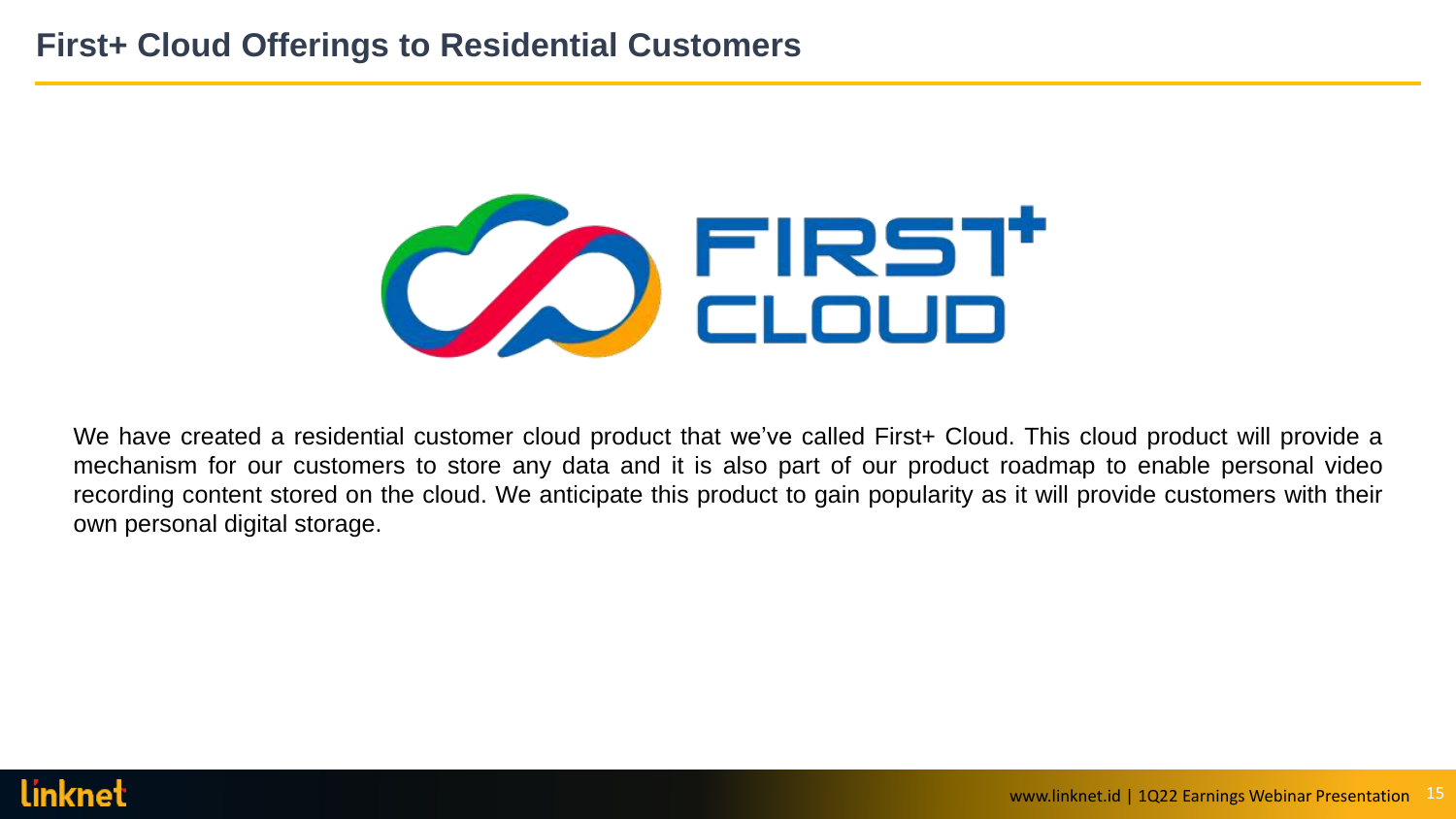### **Intensive Marketing Campaign and Tactical Deposit Program**

To drive customer acquisition, we've implemented an intensive grass-roots marketing and branding placement campaign. These campaigns strengthen awareness of our brand and product and importantly generate new customer leads.

We focus these activities on areas where it's more difficult for our sales team to penetrate through door-todoor sales.





In addition to customer service and product enhancements, we've begun tactically using a deposit program. Customers who through data analysis are determined to be of higher risk of defaulting on their 1 year contract may be asked to provide a deposit for the service.

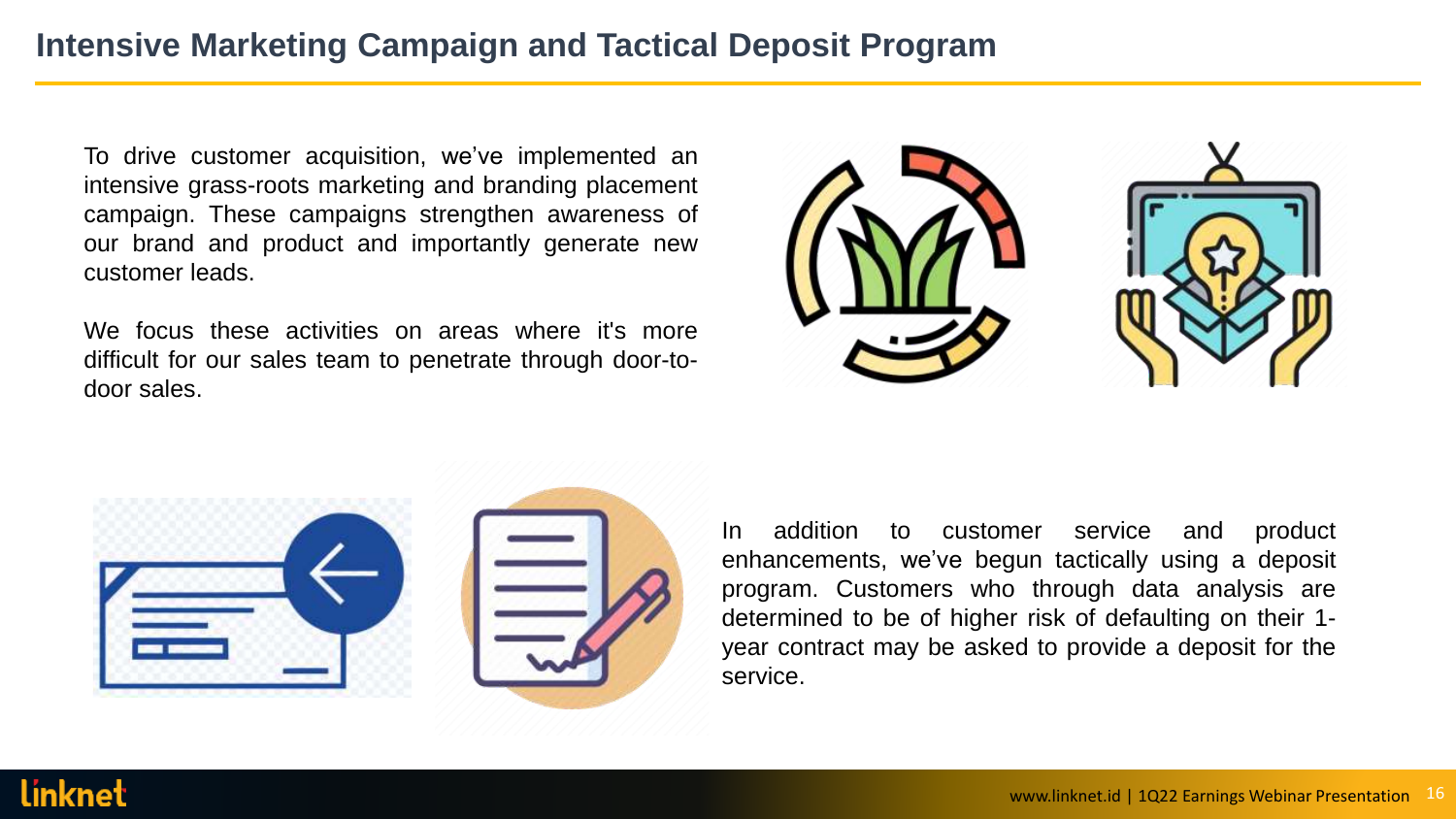

## **Chief Financial Officer**

Mr. Johannes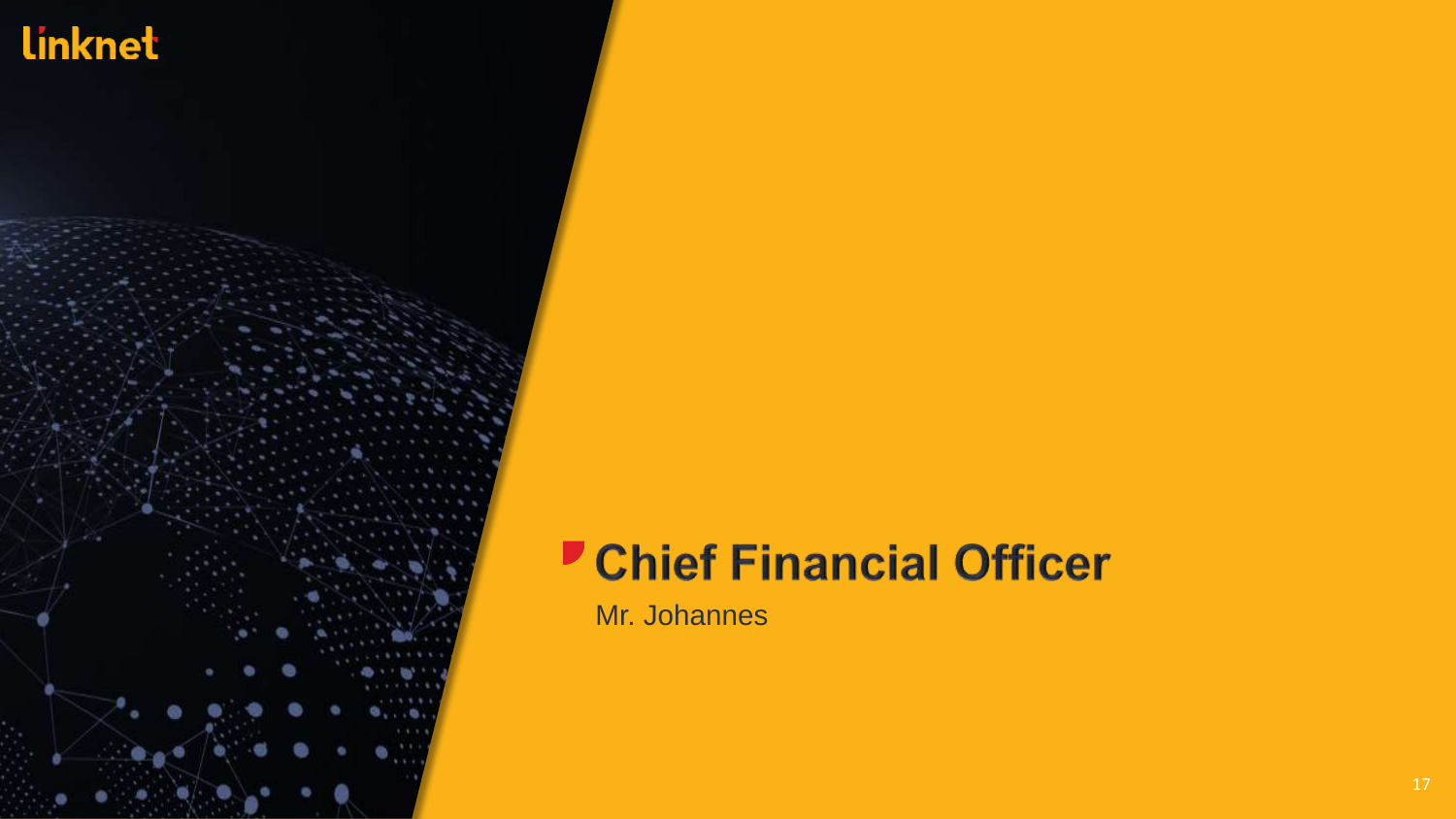

"Link Net's management expect an **improvement** in the operating environment as the sting of COVID reduces and the economy begins to grow. As our business can turn its **focus to network and subscriber growth** post the migration project, investors can look forward to a **renewed growth trajectory** for Link Net."

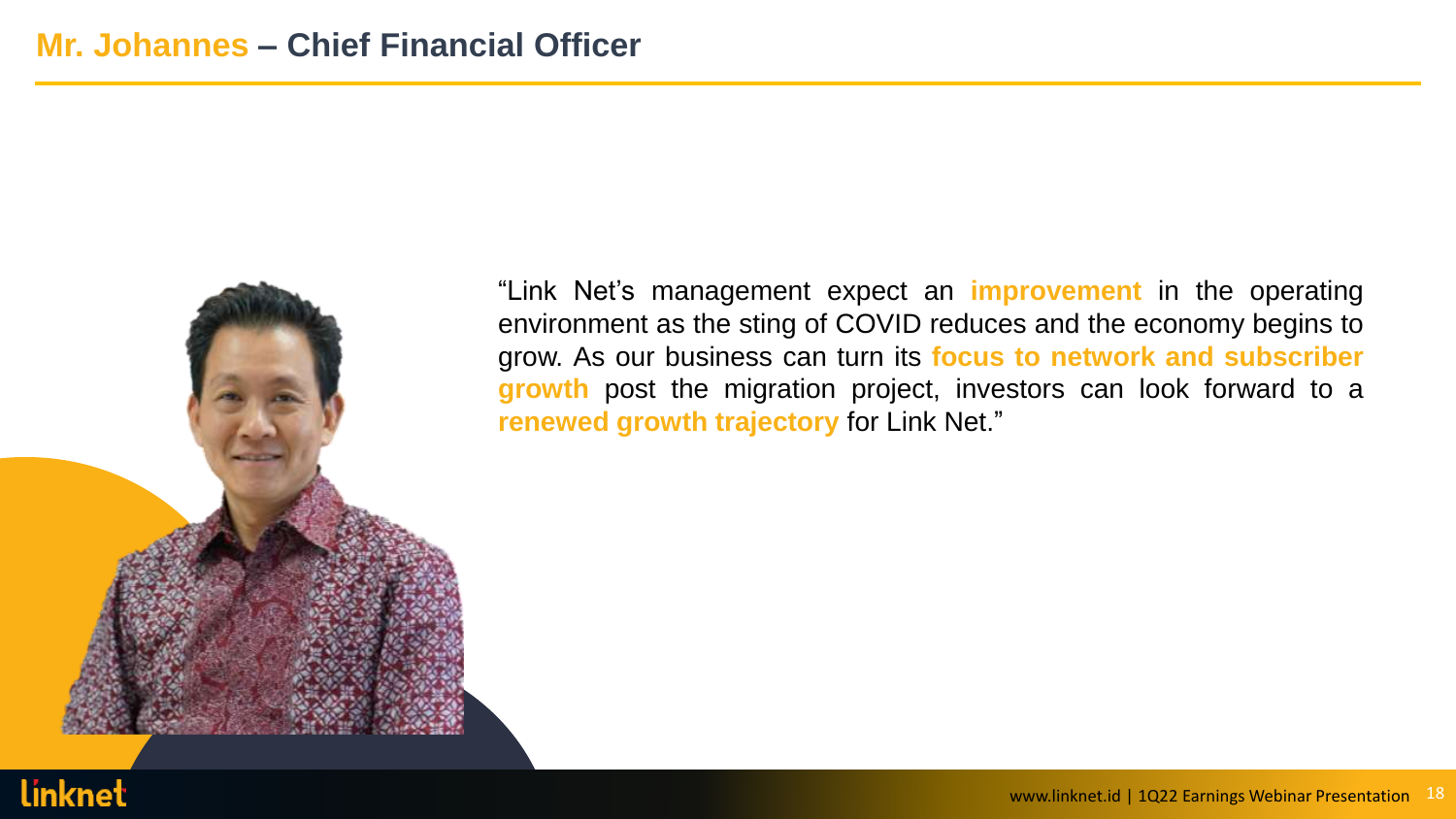### **Homes Passed Additions**



Homes Passed Additions (in '000)

Link Net's added 57 thousand home pass additions to our network in the first quarter of 2022 taking our network size to over 2.9 million homes passed.

This is despite the bulk of our operational capacity being focused on completing our migration project.

In the future we will be able to shift our operational capacity towards accelerating our network expansion as the migration project is completed.

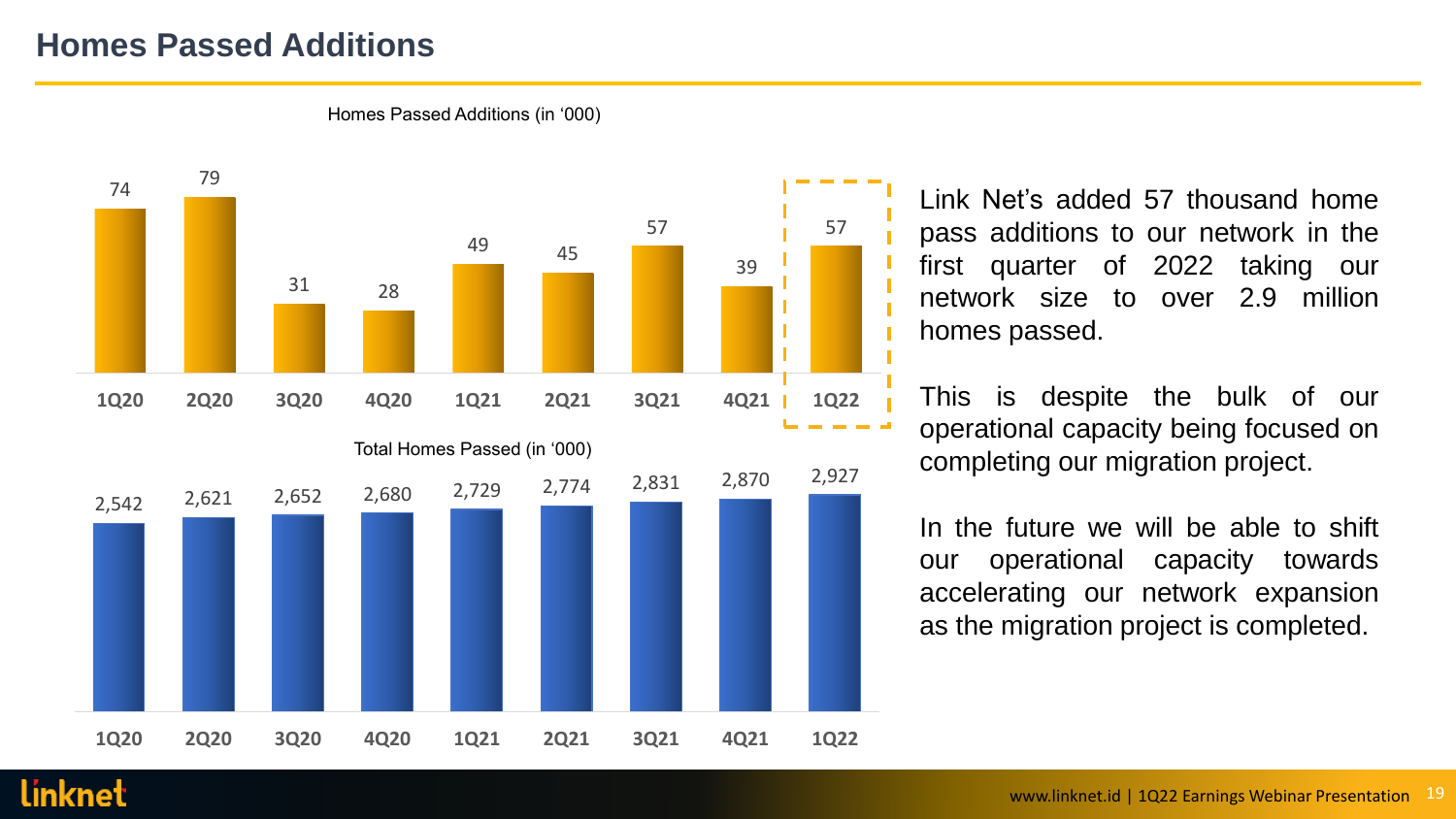### **Migration Project Update**



Over the past 2 years Link Net has been paying 3.6% of revenue for the use of these poles. These fees amounted to more than Rp160bn in 2021. As we move into the 2nd half of 2022 the cash flow previously allocated to pole rental fees can be shifted to more productive purposes.

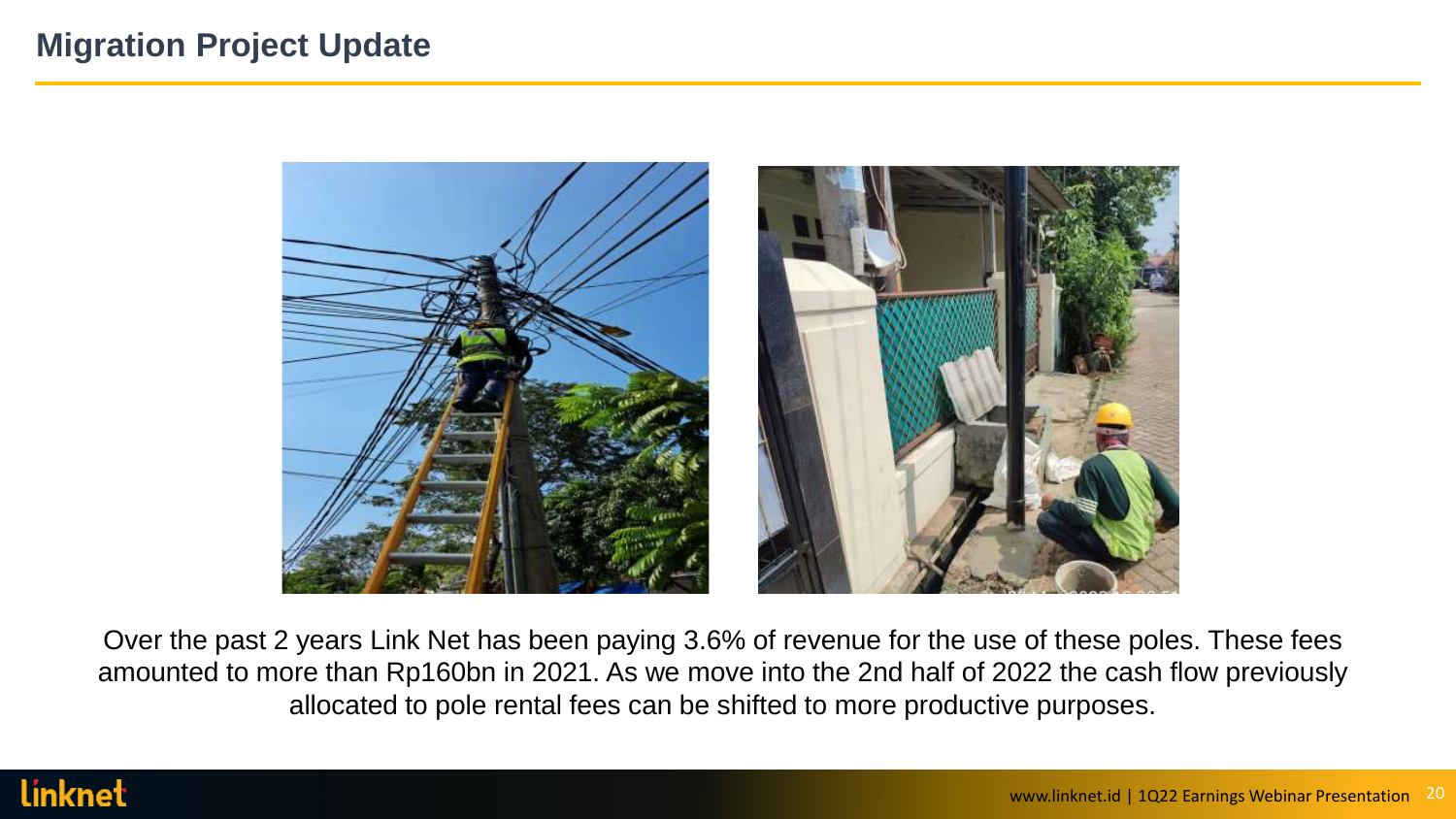#### **Enterprise Business – Clear Upward Growth Path**



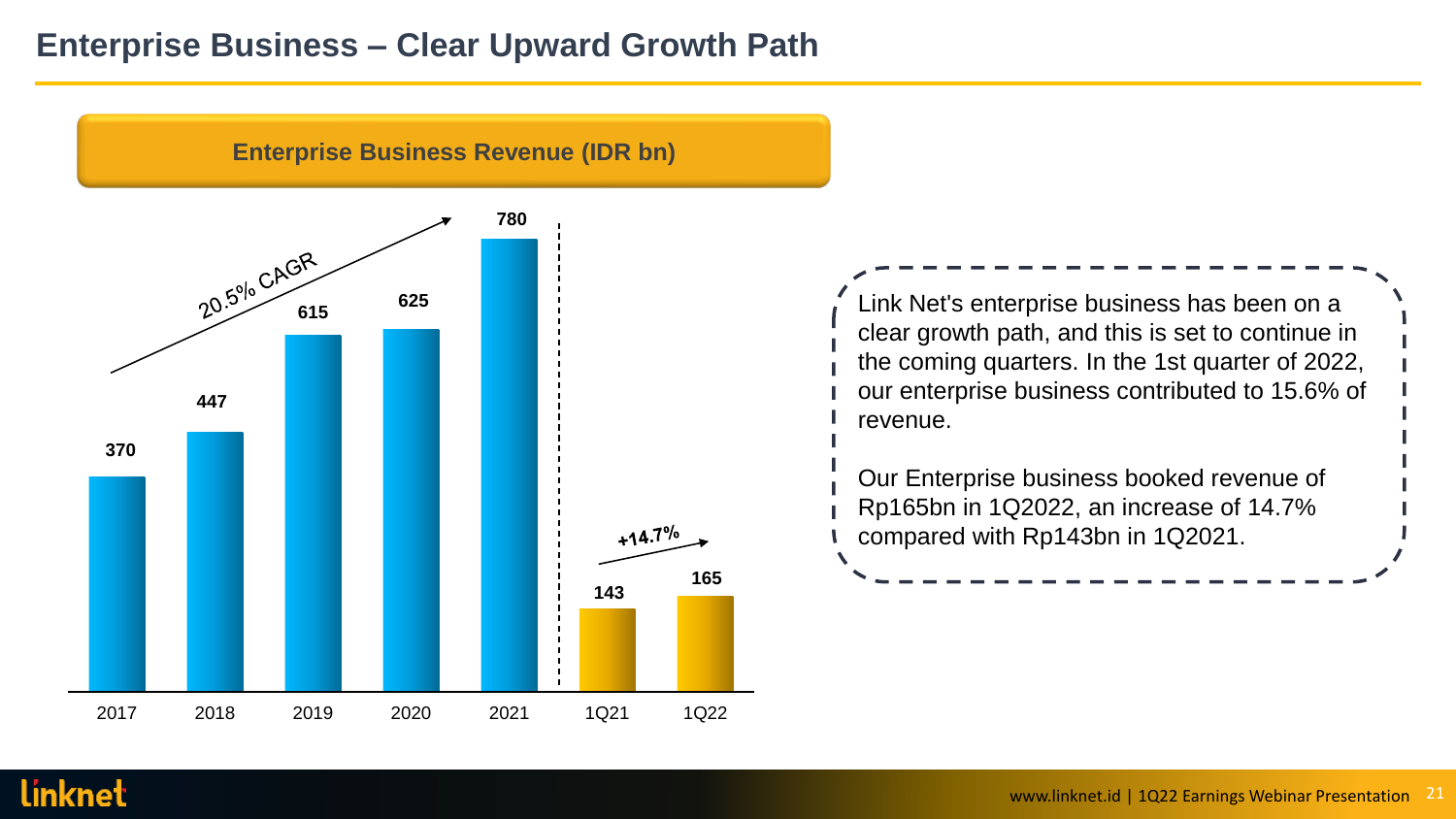**Revenue** booked at **IDR1.05tn** decreased by **1.6%** in 1Q22 vs 1Q21

**EBITDA** booked at **IDR570bn** decreased by **8.8%** in 1Q22 vs 1Q21

**EBITDA Margin** at **54%** in 1Q22

**Net Profit** booked at **IDR128bn** decreased by **48.6%** in 1Q22 vs 1Q21 **Net Profit Margin** at **12%** In 1Q22